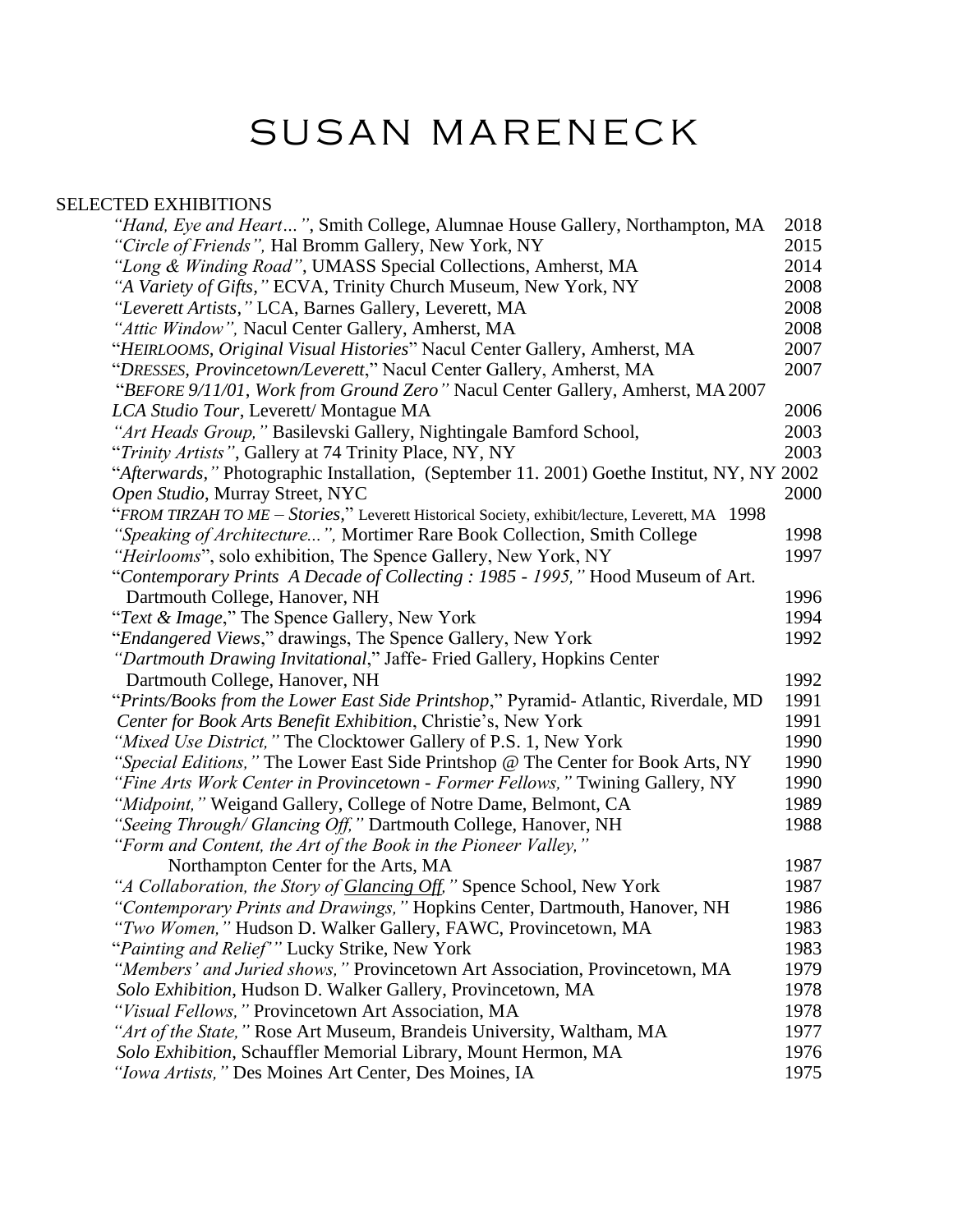### **COLLECTIONS**

Bloom Institute, Turners Falls, MA Dartmouth College; Sherman Art Library Collection, Hanover, NH Hood Museum, Dartmouth College, Hanover, NH Mortimer Rare Book Collection, Smith College, Northampton, MA The Spence School Alumnae Association/ Archives Trinity Church Collection & Archives University of Iowa Peter and Carolyn Churm, Dana Point, CA Jennifer Dowley, Washington, D.C. Edes Gilbert, New York, NY Anna Gyorgy, Wendell, MA/ Bonn, Germany The Rev. Dr, Stuart Hoke, Pittsboro, NC Mortimer and Mimi Levitt, New York, NY Dr. Bruce McLucas, Los Angeles, CA Peter Miller, Seattle, WA Stacey Moss, Berkeley, CA Myron Stout Estate, Denton, TX

## AWARDS

| Centennial Commission, The Spence School, New York               | 1992    |
|------------------------------------------------------------------|---------|
| Exhibition Grant, Artists Space, New York                        | 1989    |
| Special Editions Grant, Lower East Side Printshop, New York      | 1989    |
| Faculty Recognition Award, The Spence School Alumnae Association | 1986    |
| New York Foundation for the Arts, NYS-AIR                        | 1983-84 |
| Visiting Artist, Graduate Painting, University of Iowa           | 1981    |
| Fellow, Fine Arts Work Center in Provincetown, MA                | 1978    |
| Finalist, Massachusetts Arts and Humanities Foundation Grant     | 1977    |

#### PROJECTS/ LECTURES/ COMMISSIONS

| "Buffalo to New England Farmworkers to Smith Voc. - A Life Story" Frank R. Llamas, 2020               |                  |
|-------------------------------------------------------------------------------------------------------|------------------|
| Original digital transferware plates, etched wineglasses, linen runner installed on carved sideboard. |                  |
| "A Long & Winding Road" Tenth Annual Social Change Colloquium,                                        |                  |
| W.E.B. Du Bois Library, UMASS, Amherst; Panel                                                         | 2014             |
| "One Parish", Strategic Planning 2005-07 memento, eglomise w/ reverse painting on glass,              |                  |
| Commissioned for Trinity Church/St. Paul's Chapel, New York, NY                                       | 2007             |
| "Visual Archaeologists", visual literacy program research and development,                            | $2005$ - present |
| "Gold Star Project/ Prayers in Process/Remembering the War Dead"                                      |                  |
| collaborative installation Trinity Church, Wall Street/ Broadway                                      | 2006             |
| Visual Literacy Teach-In, Convent of the Sacred Heart, NYC                                            | 2005             |
| "From Tirzah to Me": stories revealed by peeling back the layers of history                           |                  |
| at the Daniel & Tirzah Graves' House, 1793 - present", slide lecture and exhibit                      |                  |
| Leverett Historical Society, Moore's Corner Schoolhouse, Leverett, MA                                 | 1998             |
| "18th Century Documents Preservation Project" Town of Leverett, Massachusetts':                       | 1996- present    |
| "Tribeca", slide lecture w/ John Willenbecher, Municipal Art Society                                  | 1994             |
| "Tribeca x 12 FAR", series of photo/drawing projections of zoning changes                             | 1993-4           |
| "Double Dedication: Personal Vision/Public Work - Artist/Teacher", Spence School                      |                  |
| Centennial Panel w/ Nannerl Keohane, President, Wellesley College                                     | 1992             |
| "Mixed Use District", curated exhibition, The Clocktower Gallery of P.S. 1, New York                  | 1990             |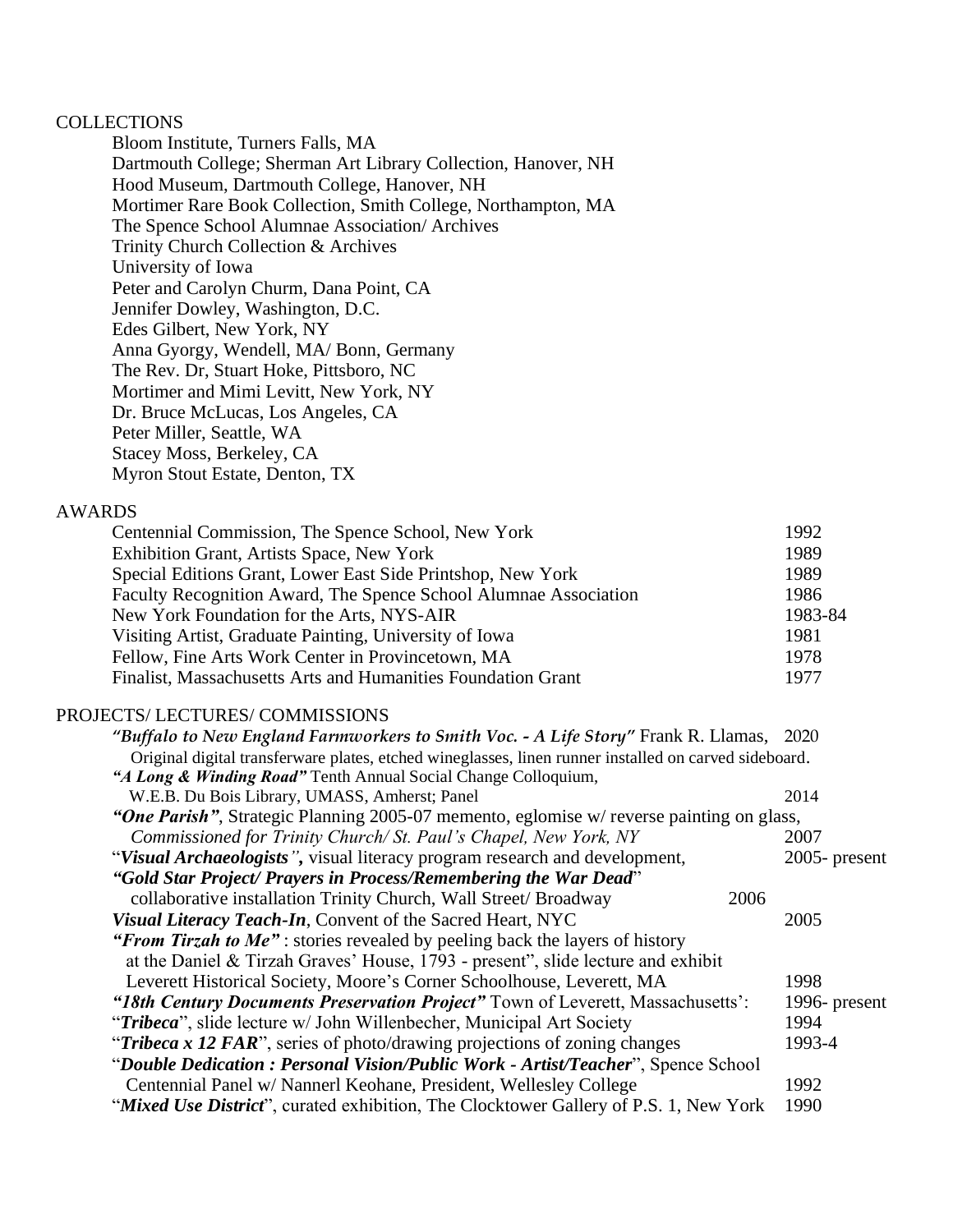| "Not Soho: Creation, Community and Change South of Canal,<br>w/ Meyer Raphael Rubinstein", Clocktower Gallery, M.U.D. Symposium,                                                                                                                                                                                                                                                                                                                                                                                                                                                                                                                                                                                                      | 1990                                                                                                                                                                                             |
|---------------------------------------------------------------------------------------------------------------------------------------------------------------------------------------------------------------------------------------------------------------------------------------------------------------------------------------------------------------------------------------------------------------------------------------------------------------------------------------------------------------------------------------------------------------------------------------------------------------------------------------------------------------------------------------------------------------------------------------|--------------------------------------------------------------------------------------------------------------------------------------------------------------------------------------------------|
| "Tribeca Historic Districts", fundraising and lobbying for creation of, (publication of<br>The Texture of Tribeca, Andrew Dolkart, Tribeca Community Association, 1989)                                                                                                                                                                                                                                                                                                                                                                                                                                                                                                                                                               | 1989-93                                                                                                                                                                                          |
| "Seeing Through/Glancing Off, The Difference Women Make", Dartmouth College<br>20 year Anniversary of Coeducation, slide lecture w/ Verandah Porche                                                                                                                                                                                                                                                                                                                                                                                                                                                                                                                                                                                   | 1988                                                                                                                                                                                             |
| See Through Books Press, founded, with V. Porche & C. Rogers,<br>1986                                                                                                                                                                                                                                                                                                                                                                                                                                                                                                                                                                                                                                                                 |                                                                                                                                                                                                  |
| <b>PUBLICATIONS</b>                                                                                                                                                                                                                                                                                                                                                                                                                                                                                                                                                                                                                                                                                                                   |                                                                                                                                                                                                  |
| "Double Dedication: Personal Vision/Public Work - Artist/Teacher", Spence<br>School Centennial Bulletin, New York                                                                                                                                                                                                                                                                                                                                                                                                                                                                                                                                                                                                                     | 1992                                                                                                                                                                                             |
| "Packaged Views, Space and Light in a Mixed Use Neighborhood", Lower East Side<br>Printshop/ See Through Books,                                                                                                                                                                                                                                                                                                                                                                                                                                                                                                                                                                                                                       | 1990                                                                                                                                                                                             |
| "Beyond a Unifying Light, The Work of Esme Thompson", catalogue for solo<br>exhibition, Dartmouth College                                                                                                                                                                                                                                                                                                                                                                                                                                                                                                                                                                                                                             | 1990                                                                                                                                                                                             |
| "Glancing Off", limited edition, Mareneck & Porche, See Through Books Press/Spence<br><b>Alumni Association</b><br>"Ben Frank Moss, Painter", Kansas Quarterly, Kansas State University, Spring                                                                                                                                                                                                                                                                                                                                                                                                                                                                                                                                       | 1986<br>1983                                                                                                                                                                                     |
|                                                                                                                                                                                                                                                                                                                                                                                                                                                                                                                                                                                                                                                                                                                                       |                                                                                                                                                                                                  |
| <b>AFFILIATIONS</b><br>Member, Revenue Committee, Town of Leverett, MA<br>Chair, Historical Commission, Town of Leverett MA<br>Saints James & Andrew, Greenfield, MA<br>Montague Catholic Social Ministries, Turners Falls, MA<br>Trinity Church/Saint Paul's Chapel, NYC,<br>Co-chair Witness & Outreach Standing Committee of the Congregational Council,<br>Social Transformation Subcommittee-Strategic Planning<br>Board of Directors, Tribeca Community Association<br>College Art Association<br>Founding member, "Tribeca Tomorrow" (Planning and Zoning Study Group)<br>Historic Deerfield, Massachusetts<br><b>Municipal Art Society</b><br>Public Member CB #1<br>New York Historical Society<br><b>Tribeca Task Force</b> | 2018-present<br>2013-present<br>2009-present<br>2009-2017<br>1979–present<br>2004-2009<br>2006-07<br>1989-2000<br>1991-94<br>1994-present<br>1988-2009<br>1989-2005<br>1995-present<br>1989-2000 |
| <b>EDUCATION</b>                                                                                                                                                                                                                                                                                                                                                                                                                                                                                                                                                                                                                                                                                                                      |                                                                                                                                                                                                  |
| MA/MFA - University of Iowa, School of Art & Art History: Drawing/Printmaking<br>(Study with James Lechay, Howard Rogovin and Mauricio Lasansky)                                                                                                                                                                                                                                                                                                                                                                                                                                                                                                                                                                                      | 1976                                                                                                                                                                                             |
| Smith College: Studio Art/Political Science<br>$BA -$<br>(Study with H. George Cohen, Elliot Offner, Leonard Baskin)                                                                                                                                                                                                                                                                                                                                                                                                                                                                                                                                                                                                                  | 1968                                                                                                                                                                                             |

#### *Course work*:

Deerfield, MA, 2006, *"Steal Not This Horn,"* Symposium on French and Indian War era powder horns; Museum of the City Of New York, NYC, 2006, Visual Understanding in Education, *VTS Institute, 2006;*  Deerfield, MA, 1998, *"New England Captivities - A History Forum;* Deerfield, MA, 1997, "*Architects and Their Books in the United States to 1845."*; MAS & City Lore Conference, MCNY 1996, "*History Happened Here";* Fall Forum, Historic Deerfield, MA, 1996, *"Blue and White Needlework";* Fall Symposium, Historic Deerfield, 1995, *"New England and the China Trade";* Mountain Lake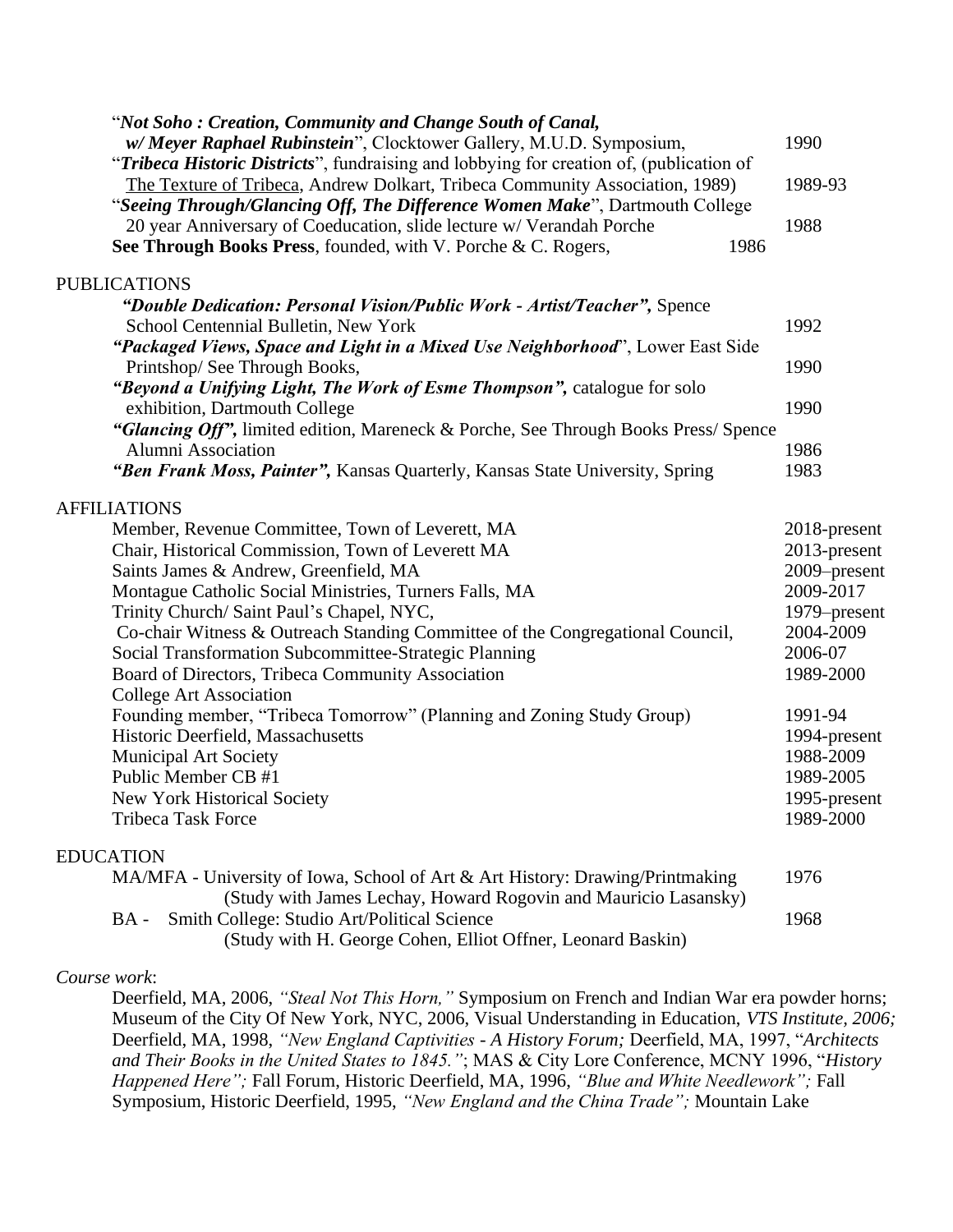Symposium, 1989; City Planning, Municipal Art Society/ City Planning Commission, 1989, *"History of Zoning In New York City.*

## *Research*:

"Transfer Printing", historic processes for ceramic decoration, Historic Deerfield, Eastfield Village, NY, 1999; "The Poorhouse" City Hall Park/ The Commons, research for historic installation in City Hall Park, NYPL, MCNY, NYHS. 1997-98. "Clinton & Russell Architects, NYC 1890's - 30's", Municipal Archives, NYPL, 1995 - 97; "Joseph Murray, Murray Street origins...", NYHS, NYPL, Municipal Archives, MCNY, Trinity Church Museum, 1995 - 97; "Historic Images of Lower Manhattan", "Block 134, Manhattan, New York City", "The Franklin Building", New York Historical Society, New York Public Library, City of New York Municipal Archives, Museum of the City of New York, 1994 - 97; " Historic American Needlework", Historic Deerfield, MA, 1995, 1996, Winterthur Museum, Del.1996; Peabody Museum/Essex Institute, Salem MA, 1996, Winterthur Museum, Winterthur, Del, 1996; Reverse Painting on Glass*"*, Historic Deerfield, MA, 1995, "Graves Family & Family Home in North Leverett, MA, 1790's 1880's," Forbes Library, Northampton, MA, Jones Library/S.C., Amherst MA, Historic Deerfield Libraries, 1995 – 97; "17th - 19th Century Vernacular Architecture, New England, New York", Jones Library Special Collections, Amherst, MA, Flynt Libraries and Memorial Hall Museum, Historic Deerfield, MA, 1995 - 97;

## **TEACHING**

| Summer Enrichment Program ", Grades 6-12, Elms College, Chicopee, MA, embedded in        |           |
|------------------------------------------------------------------------------------------|-----------|
| Language Arts Writing Workshop, with Kent Alexander, Director of Intercultural Programs. | 2007      |
| Chair, Visual Arts Department, Convent of the Sacred Heart, NYC                          | 2000-06   |
| The Spence School, Visual Arts Faculty,                                                  | 1980-2000 |
| Massachusetts College of Art, Summer Program, Fine Arts Work Center, Provincetown,       | 1978      |
| Northfield Mount Hermon School, Studio Art & Art History                                 | 1976-77   |
| University of Iowa, Drawing & Design foundations: Art Forms I                            | 1975-76   |
| <b>BIBLIOGRAPHY</b>                                                                      |           |
| Montague Reporter, "A Long and Winding Road:, Joe Kwiecinski                             | 2014      |
| News & Notes, Convent of the Sacred Heart, NY, NY,                                       |           |
| "New Visual Arts Chair Sees Ongoing Opportunities"                                       | 9/00      |
| Provincetown Banner, "FAWC Fellows Revisited",                                           | 5/18/00   |
| The Recorder, Greenfield, MA, "Housework", Karen Shoffner,                               | 12/98     |
| Smith68.com, (web page) Karen Byrd Borland, review of " <i>Heirlooms</i> " solo exhibit  | 12/97     |
| The Spence 1996 Bulletin, Katherine Towler, "Visual Perspectives"                        | 9/96      |
| Downtown Express, E. Gilbert, "Neighborhood Artists"                                     | 10/17/90  |
| San Francisco Chronicle, Kenneth Baker, "Mid-Career"                                     | 2/18/89   |
| Artweek, SF, Susan Hinton, "Shifting Visual Semantics"                                   | 3/18/89   |
| Midpoint, Stacey Moss, "Crossing Orion's Belt"                                           | 1989      |
| Springfield Union News, Eric Goldscheider, "Long Friendship"                             | 1988      |
| Spence Newsletter, K. Towler, "Alumnae Grant"                                            | 1987      |
| Art In America, "Annual guide" (galleries, museums, artists)                             | 1984, 96  |

#### PERSONAL

*Born, Geneva, Illinois; Single; Children: Alpha Selene Anderson DeLap – 1970; Edward Beasley Hourigan – 1983* CONTACT INFORMATION